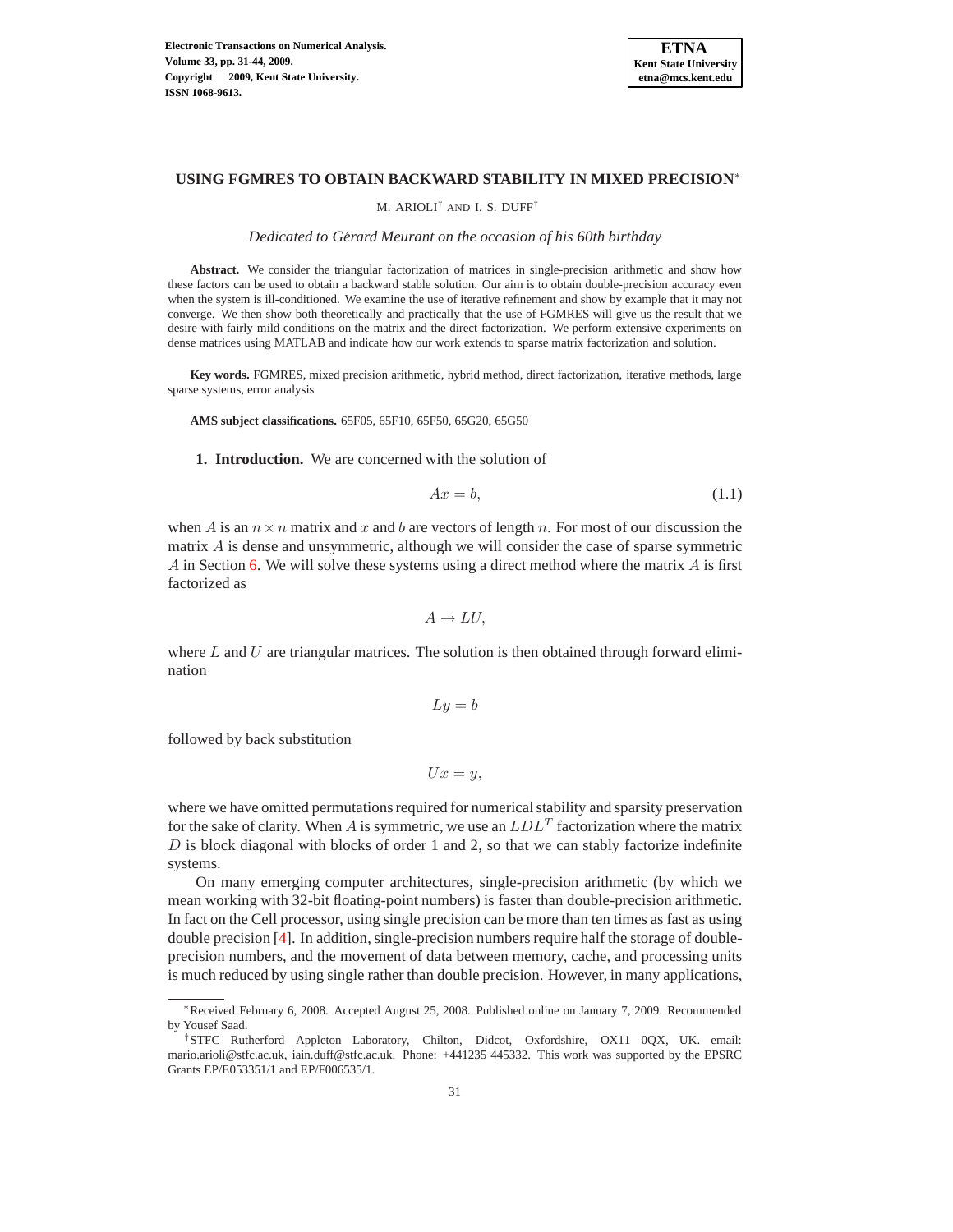a higher accuracy is required than single precision (with a value of machine precision around  $10^{-7}$ ), because the matrix can be so ill-conditioned that single-precision calculation is unable to obtain accuracy to even one significant figure — that is, the results are meaningless.

The loss of accuracy due to ill-conditioning could be even more dramatic if we want to achieve extended-precision accuracy in the residual when the LU factorization is performed in double precision [\[7\]](#page-12-1). In some applications it is well known that the matrix will be very ill-conditioned, but a reasonable solution is still required. Because extended precision is typically implemented in software, an extended-precision LU factorization will be prohibitively slow.

In this paper, we show how to use selective double-precision post-processing to obtain solutions with a backward error (scaled residual) of double-precision accuracy (machine precision  $\varepsilon \approx 10^{-16}$ ) even when the factorization is computed in single precision. We show that iterative refinement in double precision may fail when the matrix is ill-conditioned, and then show that, even for such badly-behaved matrices, the use of FGMRES [\[15\]](#page-13-0) can produce answers to the desired level of accuracy; that is, the solution process using FGMRES is backward stable at the level of double precision. We prove that, under realistic assumptions on the matrix and the factorization, a double-precision FGMRES iteration preconditioned with a single-precision LU factorization is backward stable. Buttari et al. [\[4\]](#page-12-0) have performed extensive performance testing of similar algorithms on a range of modern architectures and illustrate well that such an approach can be beneficial, but they have no analysis of the algorithms. For the case when  $A$  is sparse, which we discuss in Section 6, extensive numerical experiments have been performed by Buttari et al. [\[5\]](#page-12-2) and Hogg and Scott [\[10\]](#page-13-1), although again neither paper has any analysis. This paper expands on existing theory of the authors and others to provide a rigorous theoretical background for such mixed arithmetic computations.

We observe that our analysis is still valid if we want to achieve extended-precision accuracy in the residual when the LU factorization is performed in double precision.

We briefly discuss iterative refinement and FGMRES in Section [2](#page-1-0) and prove the convergence of the mixed-precision FGMRES algorithm in Section [3.](#page-3-0) We describe our construction of dense test matrices in Section [4](#page-7-0) and illustrate the performance of our algorithms in Section [5.](#page-8-0) We then show how this can be extended to sparse matrices in Section [6](#page-11-0) where we perform the single-precision factorization using the HSL code MA57 [\[6\]](#page-12-3). We present some conclusions in Section [7.](#page-11-1)

<span id="page-1-0"></span>**2. Iterative refinement and FGMRES.** The standard technique for improving a solution to  $(1.1)$  is iterative refinement. This consists of computing the residual

$$
r^{(k)} = b - Ax^{(k)}
$$
 (2.1)

to the current approximate solution  $x^{(k)}$  and calculating a correction to  $x^{(k)}$  by solving

<span id="page-1-1"></span>
$$
A \,\delta x^{(k)} = r^{(k)}.\tag{2.2}
$$

The new estimate is then

$$
x^{(k+1)} = x^{(k)} + \delta x^{(k)}.
$$

The solution of the correction equation [\(2.2\)](#page-1-1) will of course use the original factorization of A, and so can be performed relatively quickly. It is easy to see that the condition for the convergence of iterative refinement is that the spectral radius of  $I - MA$  is less than one, where M is the approximation to  $A^{-1}$  obtained using the factorization of A.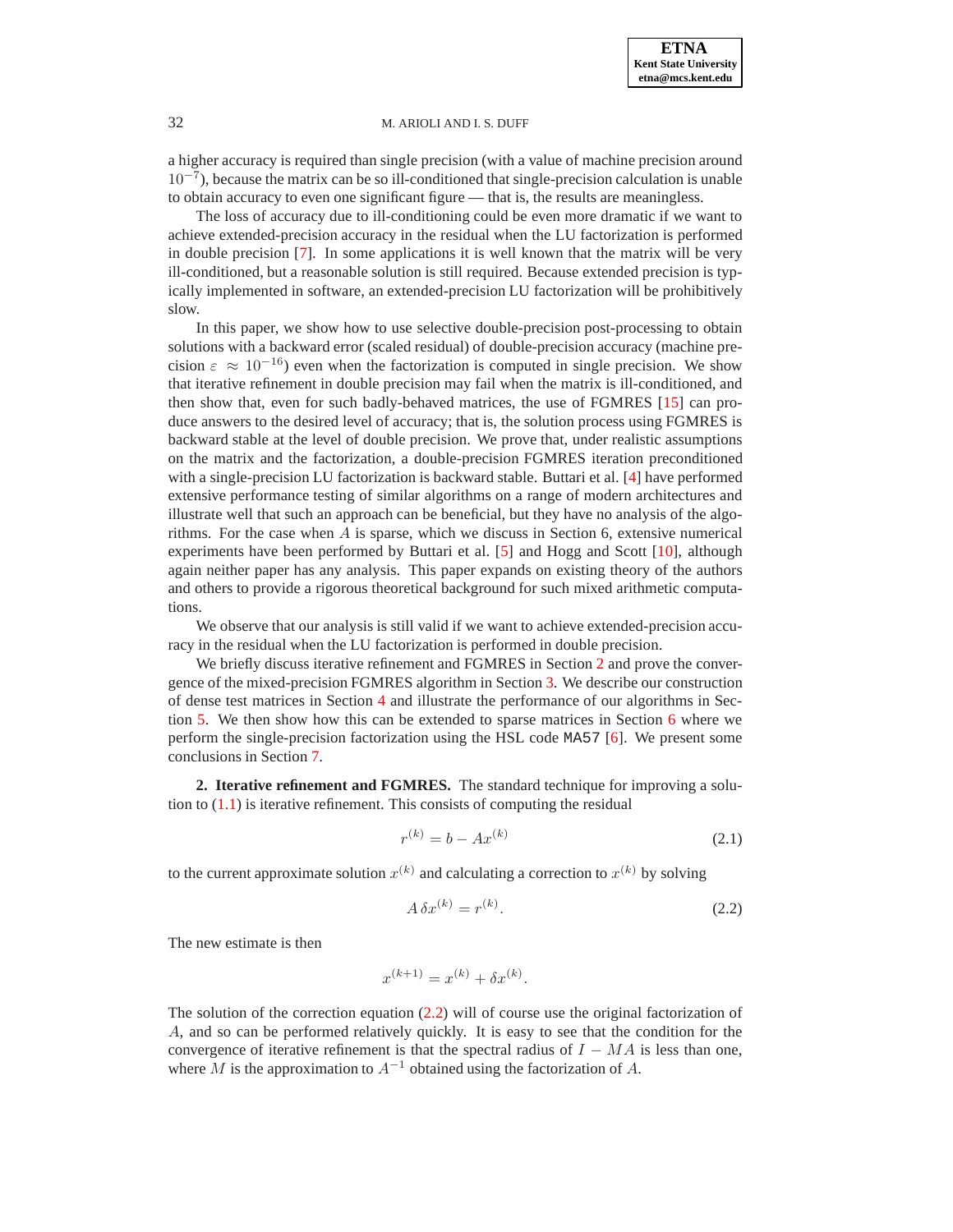Originally, it was customary to compute the residual in higher precision [\[18\]](#page-13-2). More recently, Skeel [\[17\]](#page-13-3) established that in order to reduce the scaled residual (backward error) to machine precision, it is only necessary to compute the residual and correction in the same precision as the original computation. However, since we wish to obtain solutions with doubleprecision accuracy when using a single-precision factorization, we will follow the original recommendation and compute the residuals in double precision.

One potentially major restriction when using iterative refinement is the condition on the spectral radius of  $I - MA$ . If M is not a very accurate factorization for A then this condition may not be met. We have discussed [\[1\]](#page-12-4) at length the case when A is sparse and the factorization is computed using static pivoting, for example using the HSL code MA57 [\[6\]](#page-12-3). There we have shown that in cases when iterative refinement fails, FGMRES [\[15\]](#page-13-0) will normally work and is far more robust than either iterative refinement or GMRES [\[16\]](#page-13-4).

In this current work, we also compute an M which is potentially far from  $A^{-1}$  because we compute it in single precision. This will be particularly the case when the condition number of the matrix is large, say around the inverse of single-precision rounding  $(10<sup>7</sup>)$ . We study the use of FGMRES in this context both experimentally (Section [5\)](#page-8-0) and theoretically (Section [3\)](#page-3-0).

The FGMRES algorithm is an Arnoldi method based on Krylov sequences, and we present its restarted variant in detail as Algorithm [2.1.](#page-2-0) The main reason why FGMRES is superior to GMRES is that FGMRES computes and stores a second set of vectors  $Z_k$  corresponding to the preconditioned problem along with the usual orthonormal sequence  $v_k$  [\[1\]](#page-12-4).

#### <span id="page-2-0"></span>ALGORITHM 2.1.

```
procedure [x] = FGMRES(A,Mi
,b,maxit)
      x_0 = M_0^{-1}b, r_0 = b - Ax_0 and \beta = ||r_0||v_1 = r_0/\beta; k = 0; it = 0; convergence = false;
     while convergence = false and it < maxit
            k = k + 1; it = it + 1;
            z_k = M_k^{-1} v_k; w = Az_k;for i = 1, \ldots, k do
                  h_{i,k} = v_i^T w;w = w - h_{i,k}v_i;end for;
            h_{k+1,k} = ||w||;Z_k = [z_1, \ldots, z_k]; H_k = \{h_{i,j}\}_{1 \leq i \leq j+1; 1 \leq j \leq k};
            y_k = \arg\min_y ||\beta e_1 - H_ky||;if \|\beta e_1 - H_k y_k\| \leq \varepsilon (\|b\| + \|A\| \|x_k\|) \, dox_k = x_0 + Z_k y_k and r = b - Ax_k;
                  if ||r|| > \varepsilon (||b|| + ||A|| ||x_k||) do
                        x_0 = x_k, r_0 = b - Ax_k, and \beta = ||r_0|| ;
                        v_1 = r_0/\beta; k = 0; convergence = false;
                  else
                        convergence = true ;
                 end if
            else
                  v_{k+1} = w/h_{k+1,k}; V_{k+1} = [v_1, \ldots, v_{k+1}];
            end if
     end while;
end procedure.
```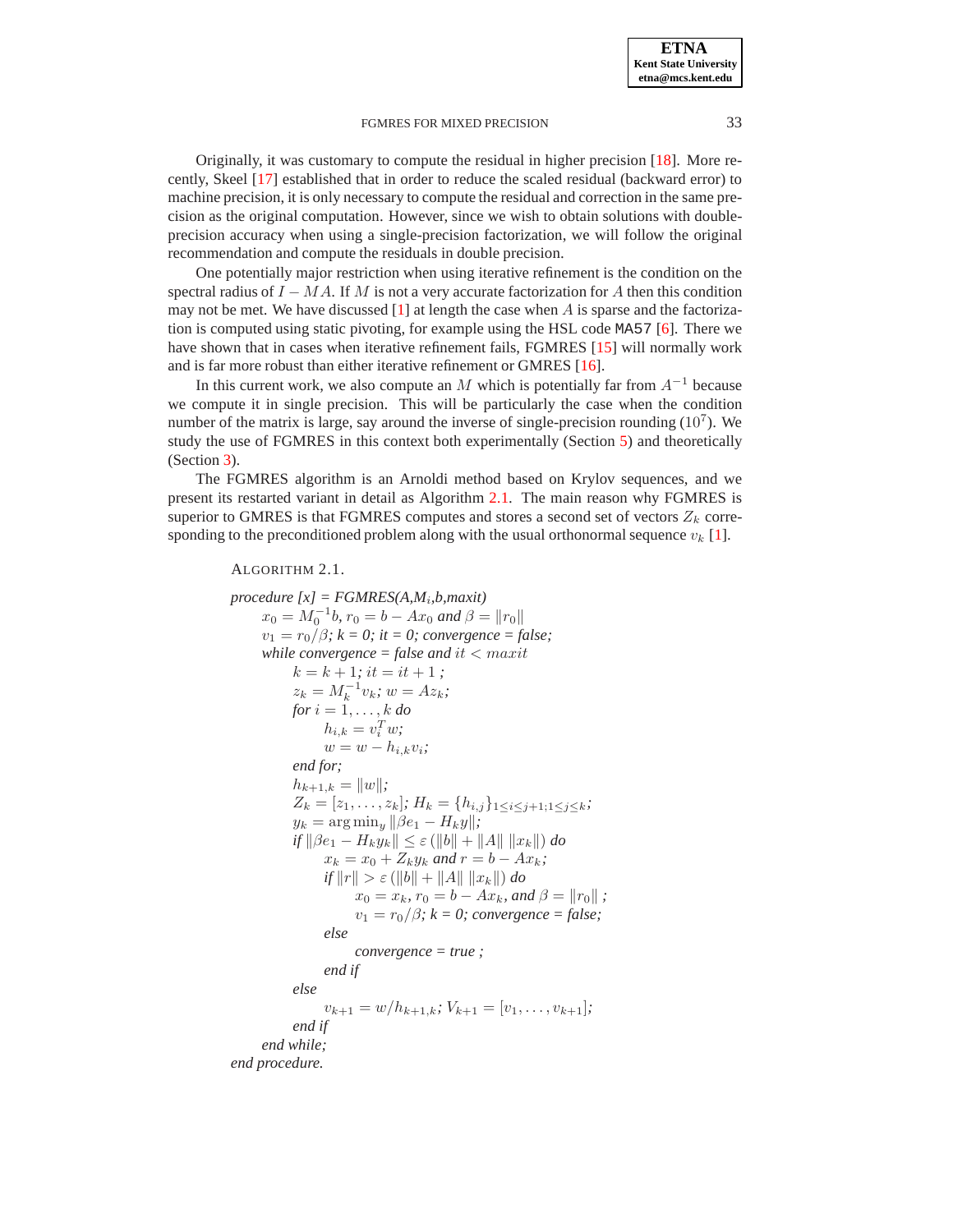<span id="page-3-0"></span>**3. Theoretical proof of convergence for FGMRES.** We present here an improved version of Theorem 5.1 in [\[1\]](#page-12-4) using componentwise bounds for the matrix by vector products. This simplifies the proof given in [\[1\]](#page-12-4) and gives more accurate bounds on the norm of the residual. In Section [3.1,](#page-6-0) we discuss the restarting process and we indicate how we use it to achieve normwise backward stability. The first part of our analysis is independent of the choice of the matrices  $M_i$  in FGMRES (Algorithm [2.1\)](#page-2-0). The only thing that we assume is that the computed version of the  $Z_k$  matrix

$$
Z_k=[z_1,\ldots,z_k]
$$

is of rank k for all values of  $k \leq n$ . This guarantees convergence of the algorithm. We later show how mixed precision influences the rank of  $Z_k$  and the convergence of the algorithm. Furthermore, the roundoff error analysis of FGMRES in Theorem [3.1](#page-3-1) is independent of the specific choice of the computed  $\bar{z}_k$  at each step if the resulting computed  $\bar{Z}_k$  is full rank.

Under this assumption and following the discussion in [\[1\]](#page-12-4), we decompose Algorithm [2.1](#page-2-0) into three main sub-algorithms:

• Computation of the matrices  $C^{(k)}$ ,  $V_k$ , and  $R_k$  by the Modified Gram-Schmidt algorithm (MGS) such that

<span id="page-3-2"></span>
$$
C^{(k)} = [r_0, AZ_k] = V_{k+1} R_k; \qquad V_j^T V_j = I_j \quad \forall j,
$$
 (3.1)

where

<span id="page-3-3"></span>
$$
R_k = \left[ \begin{array}{cc} \beta e_1 & H_k \end{array} \right], \tag{3.2}
$$

$$
AZ_k = V_{k+1}H_k,\tag{3.3}
$$

and  $H_k$  is upper Hessenberg. Column  $k+1$  of  $C^{(k+1)}$  is computed after the  $k$ th step of MGS in [\(3.1\)](#page-3-2) and [\(3.2\)](#page-3-3) by computing or choosing a new  $\bar{z}_{k+1}$ . We then generate the next column of  $V_{k+2}$  and  $R_{k+1}$ .

• Computation of the vector  $y_k$  by solving the least-squares problem

$$
\min_{y} \|\beta e_1 - H_k y\| \tag{3.4}
$$

using a QR algorithm based on Givens rotations and the upper Hessenberg structure of  $H_k$ .

• Computation of  $x_k = x_0 + Z_k y_k$  when the residual  $\|\beta e_1 - H_k y_k\|$  is less than or equal to the prescribed threshold.

In the following, we denote by  $c_p(n, j)$  functions that depend only on the dimension n and the integer j. If the second index is omitted then the function depends only on  $n$ . We avoid a precise formulation of these dependences, but we assume that each  $c_p(n, j)$  grows moderately with n and j. Finally, if  $B \in \mathbb{R}^{p \times q}$ ,  $p \ge q$  is a full rank matrix, we denote by  $\kappa(B) = ||B|| ||B^{\dagger}||$  its spectral condition number, where  $B^{\dagger} = (B^T B)^{-1} B$ . For all matrices and vectors we denote by  $|B|$  the matrix or vector of the absolute values. Furthermore, we denote the computed quantities of  $R_k$ ,  $V_k$ ,  $H_k$ ,  $y_k$ ,  $r_k$ , and  $x_k$  by the same symbol with a bar above it, i.e., the matrix  $\bar{H}_k$  will be the computed value of the matrix  $H_k$ .

<span id="page-3-1"></span>THEOREM 3.1. *If we apply Algorithm [2.1](#page-2-0) to solve [\(1.1\)](#page-0-0), using finite-precision arithmetic conforming to IEEE standard with relative precision* ε *and under the following hypotheses:*

<span id="page-3-4"></span>
$$
2.12(n+1)\varepsilon < 0.01 \qquad \text{and} \qquad c_0(n)\varepsilon \,\kappa(C^{(k)}) < 0.1 \,\forall k,\tag{3.5}
$$

*where*

$$
c_0(n) = 18.53n^{\frac{3}{2}}
$$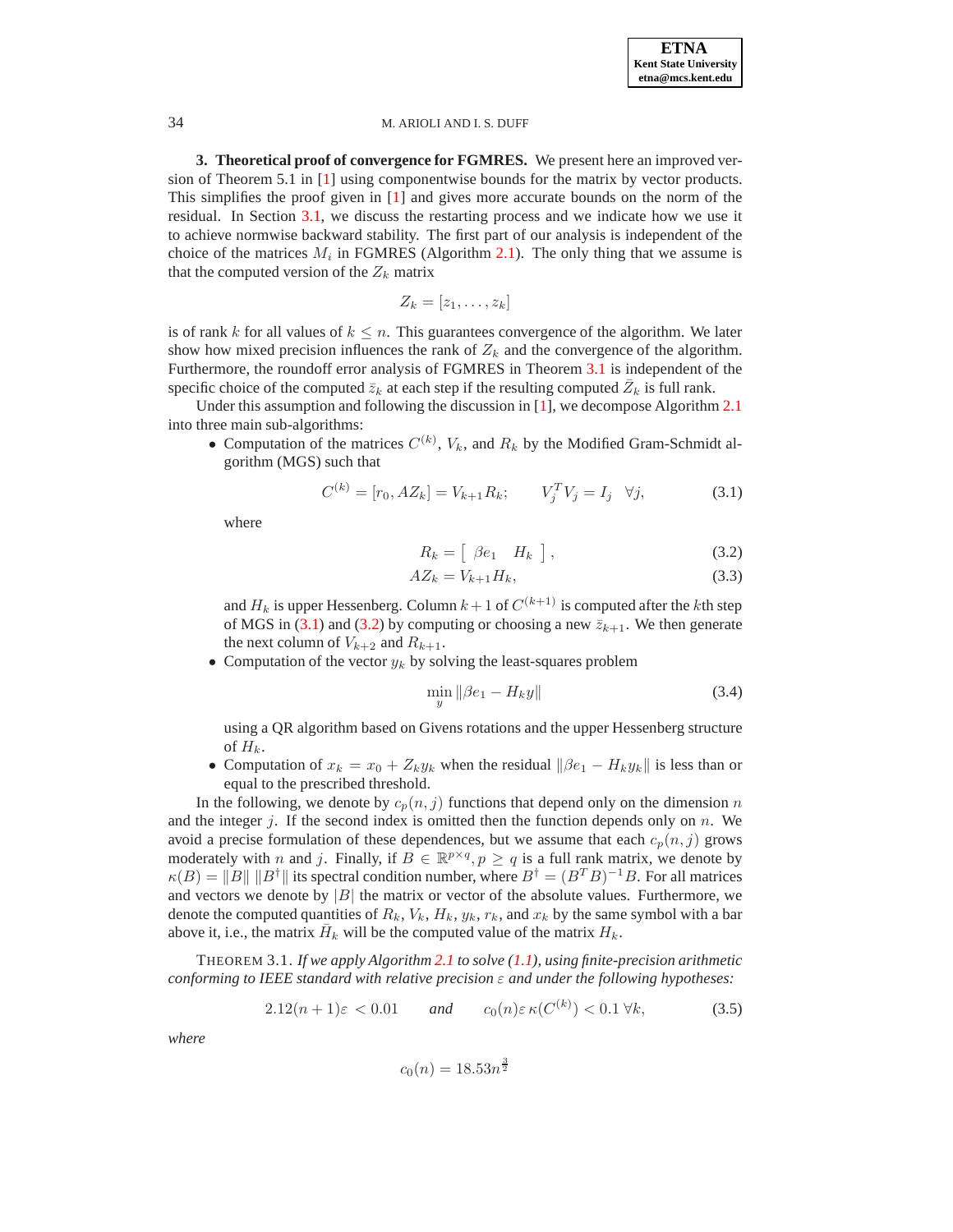*and*

<span id="page-4-5"></span>
$$
|\bar{s}_k| < 1 - \varepsilon \,, \,\forall k,\tag{3.6}
$$

where  $\bar{s}_k$  are the sines computed during the Givens algorithm applied to  $\bar{H}_k$  in order to *compute*  $\bar{y}_k$ *, then there exists*  $\hat{k}$ *,*  $\hat{k} \leq n$ *, such that,*  $\forall k \geq \hat{k}$ *, we have* 

<span id="page-4-0"></span>
$$
\begin{array}{rcl} \|b - A\bar{x}_k\| & \leq & c_1(n,k)\varepsilon \left( \|b\| + \|A\| \, \|\bar{x}_0\| + \|A\bar{z}_k\| \, \|\bar{y}_k\| + \|A\bar{Z}_k\| \, \|\bar{y}_k\| \right) + \mathcal{O}(\varepsilon^2). \end{array} \tag{3.7}
$$

The proof is based on the following two lemmata. Note that we will use some componentwise bounds to obtain the factor  $\|\bar{Z}_k\| \bar{y}_k\|$  in the bound [\(3.7\)](#page-4-0). In our earlier analysis we had replaced this with the majorizing quantity  $\|\bar{Z}_k\|$   $\|\bar{y}_k\|$  but found that this was too loose a bound and that the quantity  $\|\bar{Z}_k\| \|\bar{y}_k\|$  could be very large in our numerical experiments.

<span id="page-4-6"></span>LEMMA 3.2. If we apply MGS to factorize  $C^{(k)}$  in [\(3.1\)](#page-3-2), using finite-precision arithmetic *conforming to IEEE standard with relative precision* ε *and under the hypotheses [\(3.5\)](#page-3-4), then* there exist orthonormal matrices  $\hat{V}_k$  such that

$$
\bar{C}^{(k)} = [r_0 + f, A\bar{Z}_k + E_k] = \hat{V}_{k+1}\bar{R}_k \qquad \forall k \le n
$$
\n(3.8)

*with*

$$
||f|| \leq c_2(n,1)\varepsilon (||b|| + ||A|| ||\bar{x}_0||) + \mathcal{O}(\varepsilon^2) \quad and |E_k| \leq c_3(n,k)\varepsilon (||A\bar{Z}_k||\mathbf{u}_n\mathbf{u}_k^T + |A||\bar{Z}_k|) + \mathcal{O}(\varepsilon^2),
$$
\n(3.9)

*where we denote by* u<sup>j</sup> *the vectors of order* j *with all entries equal to* 1*. Moreover, the computed value of*  $\bar{V}_k$  *satisfies the relation* 

<span id="page-4-4"></span>
$$
\|\bar{V}_k^+\| \le 1.3. \tag{3.10}
$$

*Proof.* By standard techniques [\[9\]](#page-12-5), the computed matrix by vector products and the initial residual  $\bar{r}_0$  satisfy the relations

<span id="page-4-1"></span>
$$
\bar{r}_0 = r_0 + f_1 \qquad ||f_1|| \le c_4(n, 1)\varepsilon (||b|| + ||A|| ||\bar{x}_0||) + \mathcal{O}(\varepsilon^2), \qquad (3.11)
$$

$$
fl(A\bar{Z}_k) = A\bar{Z}_k + F_k^{(1)}, \qquad |F_k^{(1)}| \le c_5(n,k)\varepsilon |A| |\bar{Z}_k| + \mathcal{O}(\varepsilon^2). \tag{3.12}
$$

Following [\[3\]](#page-12-6) and [\[8\]](#page-12-7), the Gram-Schmidt orthogonalization process applied to  $\text{fl}(C^{(k)})$ computes an upper triangular matrix  $\overline{R}_k$  for which there exists an orthonormal matrix  $\hat{V}_{k+1}$ that satisfies the relations:

<span id="page-4-2"></span>
$$
\begin{cases} [\bar{r}_0; \text{fl}(A\bar{Z}_k)] + [f_2; F_k^{(2)}] = \hat{V}_{k+1}\bar{R}_k, \qquad \hat{V}_{k+1}^T \hat{V}_{k+1} = I_{k+1} \\ \|f_2\| \le c_6(n, 1)\varepsilon \|r_0\| + \mathcal{O}(\varepsilon^2) \qquad \|F_k^{(2)}\| \le c_7(n, k)\varepsilon \|A\bar{Z}_k\| + \mathcal{O}(\varepsilon^2) \end{cases} (3.13)
$$

under the hypothesis [\(3.5\)](#page-3-4).

By combining  $(3.11)$ ,  $(3.12)$ , and  $(3.13)$ , we have

<span id="page-4-3"></span>
$$
\begin{cases}\n[r_0; A\bar{Z}_k] + [f_1 + f_2; F_k^{(1)} + F_k^{(2)}] = \hat{V}_{k+1}\bar{R}_k, \\
\|f_1 + f_2\| = \|f\| \le c_2(n, 1)\varepsilon (\|b\| + \|A\| \|\bar{x}_0\|) + \mathcal{O}(\varepsilon^2) \text{ and } \\
|F_k^{(1)} + F_k^{(2)}| = |E_k| \le c_3(n, k)\varepsilon (\|A\bar{Z}_k\| \mathbf{u}_n \mathbf{u}_k^T + |A| \|\bar{Z}_k|) + \mathcal{O}(\varepsilon^2).\n\end{cases}
$$
\n(3.14)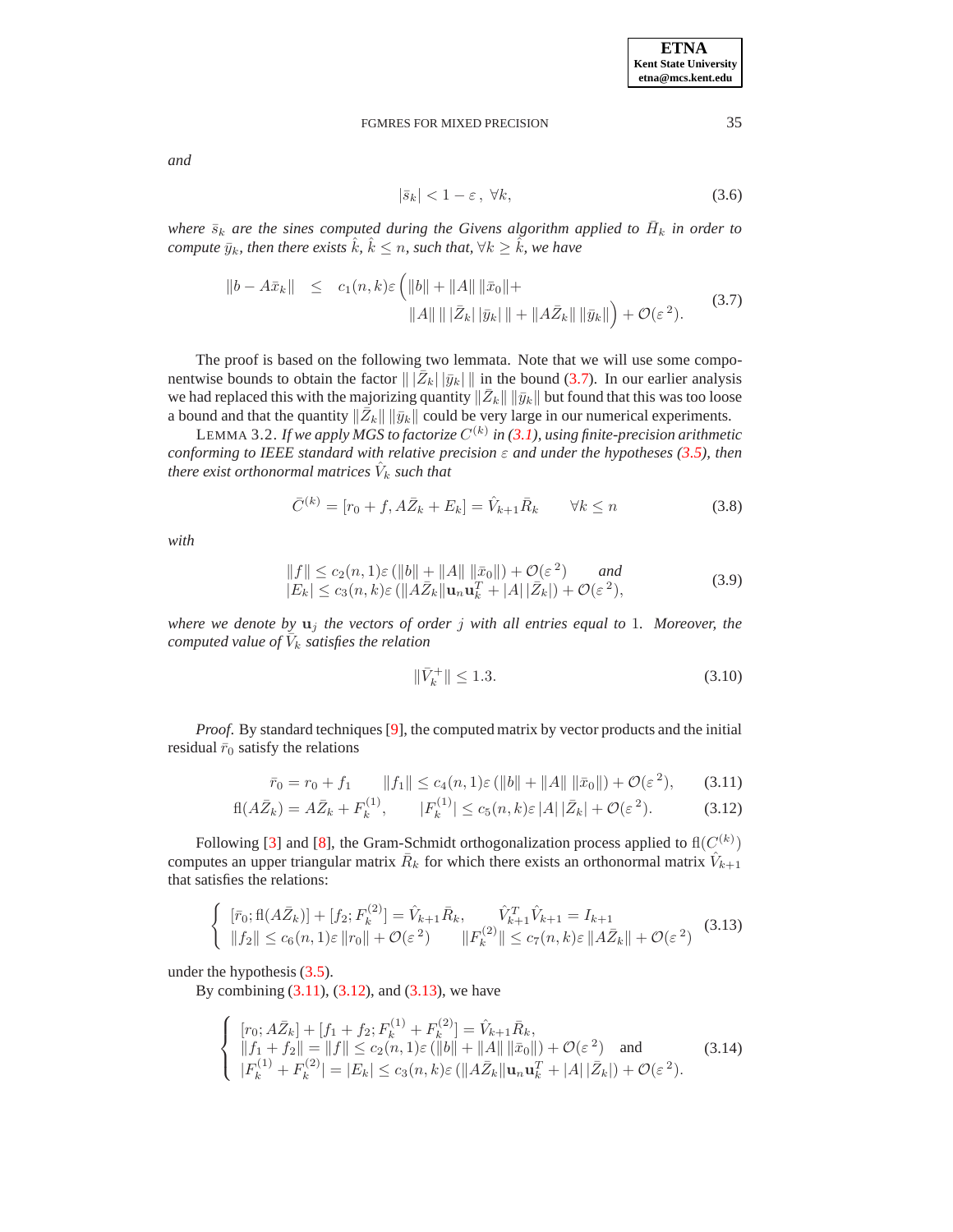We note that the third bound in  $(3.14)$  is a componentwise bound. This is in contrast to the normwise bound of [\[1\]](#page-12-4) and gives us the final tighter bound in our main result [\(3.7\)](#page-4-0).

Finally, a proof of relation  $(3.10)$  can be found in [\[8,](#page-12-7) [14\]](#page-13-5).  $\Box$ 

LEMMA 3.3. *Applying the QR factorization with Givens rotations to solve*

$$
\min_{y} \|\bar{\beta}e_1 - \bar{H}_k y\| \,,\tag{3.15}
$$

*using finite-precision arithmetic conforming to IEEE standard with relative precision* ε *and under the condition*

<span id="page-5-0"></span>
$$
0.1 > c_0(n)\varepsilon \kappa(\bar{H}_k) + \mathcal{O}(\varepsilon^2) \quad \forall k,
$$
\n(3.16)

there exist an orthonormal matrix  $\hat G^{[k]},$  a vector  $g^{[k]},$  and an upper Hessenberg matrix  $\Delta H$ *such that the computed value*  $\bar{y}_k$  *satisfies the following relations* 

$$
\begin{cases} \n\bar{y}_k = \arg\min_y \|\hat{G}^{[k]}(\bar{\beta}e_1 + g^{[k]} - (\bar{H}_k + \Delta H_k)y)\|, \\
\|\Delta H_k\| \le c_8(k, 1)\varepsilon \|\bar{H}_k\| + \mathcal{O}(\varepsilon^2) \text{ and } \|g^{[k]}\| \le c_9(k, 1)\varepsilon \bar{\beta} + \mathcal{O}(\varepsilon^2). \n\end{cases} \tag{3.17}
$$

*Moreover, the residuals*

$$
\alpha_k = ||\bar{\beta}e_1 + g^{[k]} - (\bar{H}_k + \Delta H_k)\bar{y}_k||,
$$

*satisfy the equations*

<span id="page-5-1"></span>
$$
\begin{cases}\n\alpha_k = \bar{\beta} \left( \prod_{j=0}^k |\bar{s}_j| \right) \left( \prod_{j=0}^k (1 + \zeta_j) \right) \\
|\zeta_j| \leq \varepsilon \quad \forall \ j.\n\end{cases} \tag{3.18}
$$

*Under hypothesis [\(3.6\)](#page-4-5), we have that*  $\alpha_k$  *is strictly decreasing to zero and*  $\alpha_{\hat{k}} = 0$  *for some value of*  $\hat{k} \leq n$ .

*Proof*. See [\[2\]](#page-12-8).

We point out that hypothesis  $(3.5)$  implies hypothesis  $(3.16)$ .

The proof of Theorem [3.1,](#page-3-1) and in particular the proof of inequality [\(3.7\)](#page-4-0), follows the proof presented in Appendix A of  $[1]$ , where we take into account the new bounds  $(3.14)$  and that the value  $\bar{x}_k$  satisfies the relations

<span id="page-5-2"></span>
$$
\begin{cases} \n\bar{x}_k = \bar{x}_0 + \bar{Z}_k \bar{y}_k + \delta x_k, \\
|\delta x_k| \le c_{10}(k, 1)\varepsilon |\bar{Z}_k| |\bar{y}_k| + \varepsilon |\bar{x}_0| + \mathcal{O}(\varepsilon^2). \n\end{cases} \tag{3.19}
$$

REMARK 3.4. *Hypothesis [\(3.6\)](#page-4-5) can be removed if the IEEE standard (in particular the IEEE-754 standard) for binary floating-point arithmetic is correctly implemented on the computer [\[13,](#page-13-6) page 3]. In this case, formula [\(3.18\)](#page-5-1) can be modified as follows*

$$
\begin{cases}\n\alpha_k = \bar{\beta} \left( \prod_{j=0}^k |\bar{s}_j| \right) \left( \prod_{j=0}^k (1 + \zeta_j) \right) \\
|\zeta_j| \leq \varepsilon \quad \forall j \\
|\bar{s}_j| = 1 \rightarrow |\zeta_j| = 0 \\
|\bar{s}_j| \leq 1 \quad \forall j.\n\end{cases}
$$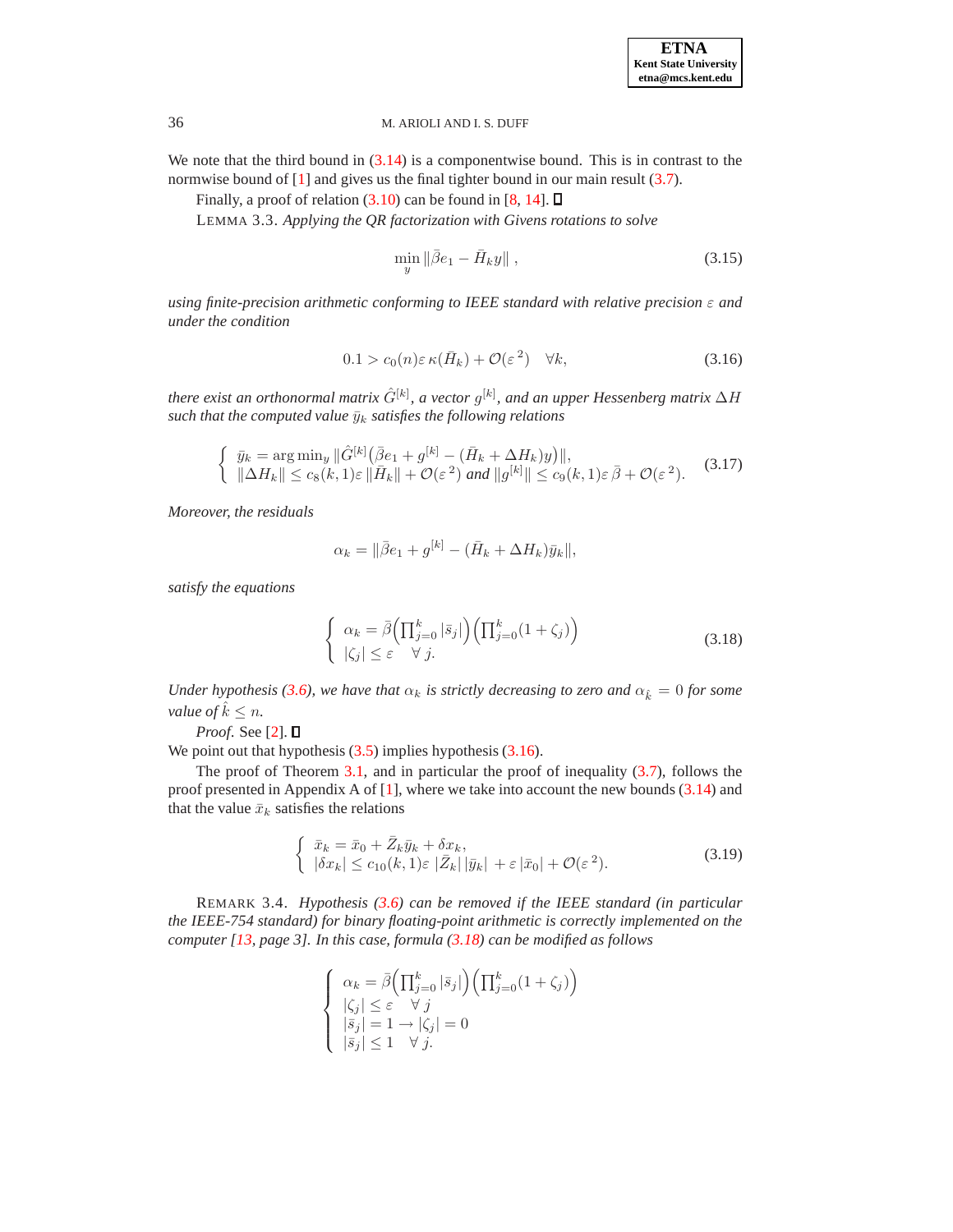| <b>ETNA</b>                  |
|------------------------------|
| <b>Kent State University</b> |
| etna@mcs.kent.edu            |

<span id="page-6-0"></span>**3.1.** Computing  $\bar{Z}_k$  using single-precision arithmetic. In this subsection, we choose  $M_j = M = \overline{L}\overline{U}$  for all j in Algorithm [2.1,](#page-2-0) where  $\overline{L}$  and  $\overline{U}$  are computed by using an  $LU$ factorization of A based on IEEE single-precision arithmetic.

We justify the satisfactory convergence behavior of FGMRES when  $\bar{z}_i$  the jth column of  $\bar{Z}_k$  is computed by solving the system

<span id="page-6-4"></span>
$$
Mz_j = v_j. \t\t(3.20)
$$

The computed solution  $\overline{z}_i$  satisfies the relations [\[9\]](#page-12-5)

$$
M\bar{z}_j = \bar{v}_j + w_j \qquad |w_j| \le f(\varepsilon) c_{11}(n) |\bar{L}| |\bar{U}| |\bar{z}_j|.
$$
 (3.21)

If we use single precision during the backward and forward substitution algorithms  $f(\varepsilon) \approx \sqrt{\varepsilon}$ , otherwise if double precision is used  $f(\varepsilon) \approx \varepsilon$ . Thus, we have the following relations

<span id="page-6-1"></span>
$$
M\bar{Z}_k = \bar{V}_k + W_k
$$
  
\n
$$
W_k = [w_1, \dots, w_k]
$$
  
\n
$$
|W_k| \le f(\varepsilon) c_{12}(n) |\bar{L}| |\bar{U}| |\bar{Z}_k|.
$$
\n(3.22)

Multiplying the first equation in  $(3.19)$  by M, we have

$$
M(\bar{x}_k - \bar{x}_0 - \delta x_k) = M\bar{Z}_k \bar{y}_k, \qquad (3.23)
$$

and then from [\(3.22\)](#page-6-1) it follows that

$$
M(\bar{x}_k - \bar{x}_0 - \delta x_k) = \bar{V}_k \bar{y}_k + W_k \bar{y}_k.
$$
\n(3.24)

Under the hypotheses of Lemma [3.2,](#page-4-6)  $\bar{V}_k^T \bar{V}_k$  is invertible, and thus we obtain

<span id="page-6-2"></span>
$$
\bar{V}_k^+ \Big[ M(\bar{x}_k - \bar{x}_0 - \delta x_k) - W_k \bar{y}_k \Big] = \bar{y}_k. \tag{3.25}
$$

Finally, combining [\(3.25\)](#page-6-2) with [\(3.10\)](#page-4-4), [\(3.19\)](#page-5-2), and [\(3.22\)](#page-6-1), we have

<span id="page-6-5"></span>
$$
|\bar{y}_k| \leq \quad |\bar{V}_k^+| \Big[ |M(\bar{x}_k - \bar{x}_0)| + \varepsilon |M| \, |\bar{x}_0| +
$$
  

$$
c_{13}(n) \, f(\varepsilon) \left( |M| + |\bar{L}| \, |\bar{U}| \right) \, |\bar{Z}_k| \, |\bar{y}_k| \Big] + \mathcal{O}(\varepsilon^2) \tag{3.26}
$$

and

<span id="page-6-3"></span>
$$
\|\bar{y}_k\| \leq 1.3 \Big[ \|M(\bar{x}_k - \bar{x}_0)\| + \varepsilon \|M\| \|\bar{x}_0\| + c_{14}(n) f(\varepsilon) \left( \|M\| + \||\bar{L}||\bar{U}|\| \right) \| |\bar{Z}_k| \|\bar{y}_k\| \| \Big] + \mathcal{O}(\varepsilon^2). \tag{3.27}
$$

Taking into account that  $\bar{x}_0$  is computed in Algorithm [2.1](#page-2-0) using the single-precision Gaussian factorization of A, we have

$$
||M\bar{x}_0-b|| \leq f(\varepsilon) n ||A|| ||\bar{x}_0|| \Gamma,
$$

where, given the computed  $\bar{L}$  and  $\bar{U}$ ,

$$
\Gamma=\frac{\||\bar L||\bar U|\||}{\|A\|}.
$$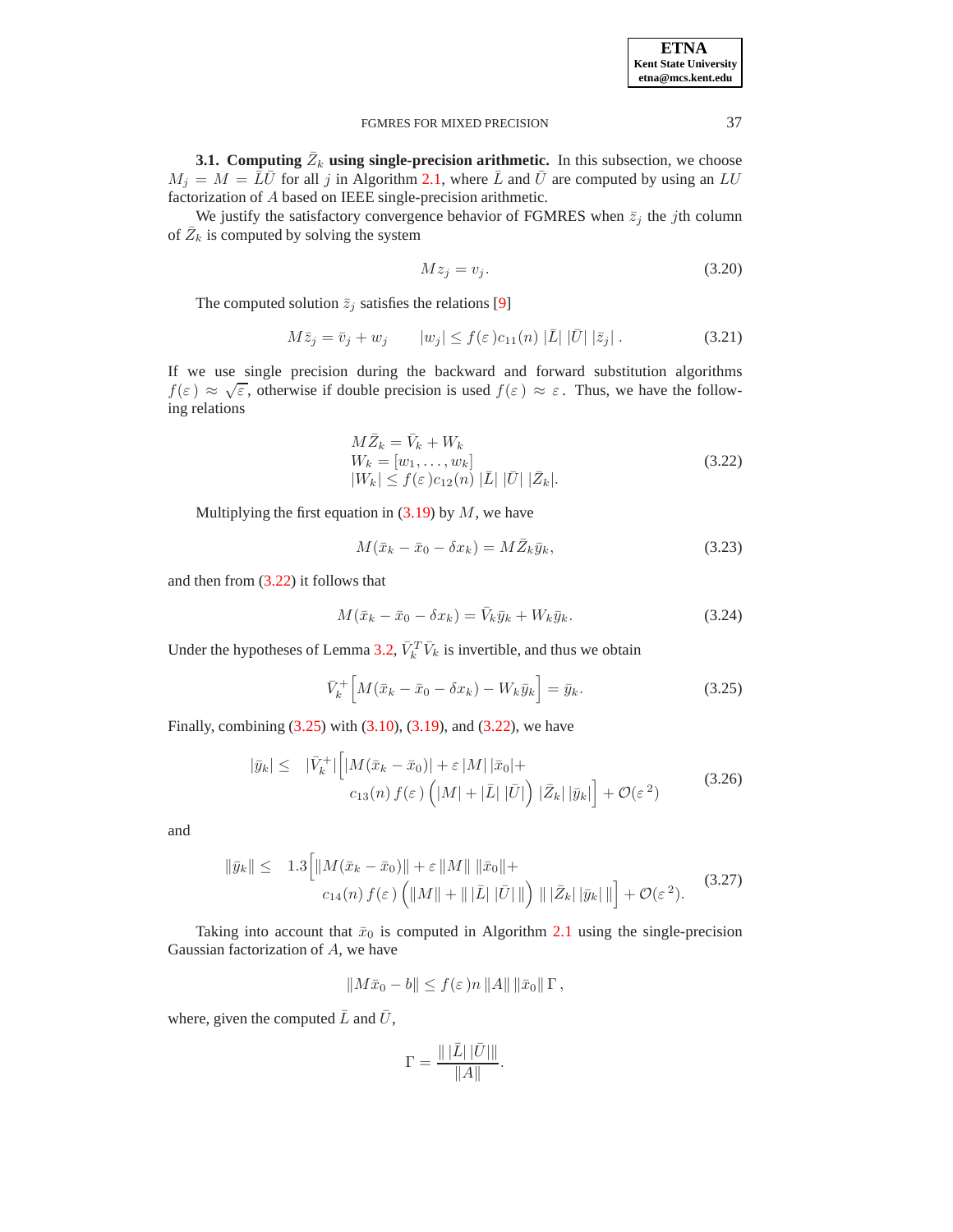Then we can further simplify the right-hand side of  $(3.27)$ , taking into account that

 $||A - M|| \leq n\sqrt{\varepsilon} \Gamma ||A||,$ 

so that we have

$$
\|\bar{y}_k\| \leq 1.3 \Big[ \|A\bar{x}_k - b\| + c_{15}(n) \left(f(\varepsilon) + \sqrt{\varepsilon}\right) \Gamma \|A\| \left(\|\bar{x}_0\| + \|\bar{x}_k\|\right) + c_{16}(n) f(\varepsilon) \Gamma \|A\| \|\bar{Z}_k\| \|\bar{y}_k\|\Big] + \mathcal{O}(\varepsilon^2). \tag{3.28}
$$

Moreover, if

<span id="page-7-2"></span>
$$
\rho = 1.3c_{16}(n) f(\varepsilon) \Gamma ||A|| ||\bar{Z}_k|| < 1,
$$
\n(3.29)

then we have

<span id="page-7-1"></span>
$$
\|\bar{y}_k\| \leq \frac{1.3}{1-\rho} \Big[ \|A\bar{x}_k - b\| +
$$
  
\n
$$
(f(\varepsilon) + \sqrt{\varepsilon}) c_{15}(n) \Gamma \|A\| \left( \|\bar{x}_0\| + \|\bar{x}_k\| \right) \Big] + \mathcal{O}(\varepsilon^2).
$$
\n(3.30)

Substituting the upper bound of [\(3.30\)](#page-7-1) for  $\|\bar{y}_k\|$  in [\(3.7\)](#page-4-0) and assuming that

<span id="page-7-3"></span>
$$
\chi = \frac{1.3 \, c_{17}(n)}{1 - \rho} \, \varepsilon \, \|A\| \, \|\bar{Z}_k\| < 1,\tag{3.31}
$$

we have the final bound

$$
\|b - A\bar{x}_k\| \leq \frac{\varepsilon c_{18}(n)}{1 - \chi} \Big[ \|b\| + \|A\| \left( \|\bar{x}_0\| + \|\bar{x}_k\| \right) \times \Big( 1 + (f(\varepsilon) + \sqrt{\varepsilon}) \Gamma \|A\| \|\bar{Z}_k\| \Big) \Big] + \mathcal{O}(\varepsilon^2). \tag{3.32}
$$

Therefore, if Γ is not too big and  $\|\bar{x}_0\| \approx \|\bar{x}_k\|$  then we have normwise backward stability.

REMARK 3.5. *We point out that a similar analysis can be made for GMRES, obtaining bounds better than those in [\[1\]](#page-12-4). However, if we use double precision*  $(f(\varepsilon) = \varepsilon)$  *during the forward and backward substitution in the solution of* [\(3.20\)](#page-6-4) *and if*  $\Gamma \approx 1$ *, the improved bound on the residual for GMRES shows that GMRES is as stable as FGMRES because in the bound* [\(3.22\)](#page-6-1) we have  $f(\varepsilon) = \varepsilon$ . Unfortunately, for sparse Gaussian factorization the *condition*  $\Gamma \approx 1$  *is seldom satisfied as the results of* [\[1\]](#page-12-4) *show.* 

REMARK 3.6. *We observe that formulae [\(3.26\)](#page-6-5) and [\(3.27\)](#page-6-3) indicate that the algorithm could significantly benefit from a restarting procedure. We note that both GMRES and FGM-RES restarting at each iteration are numerically equivalent to iterative refinement. Moreover, after each restart the norm of the new*  $\bar{x}_0$  *is closer to the final*  $\|\bar{x}_k\|$ *.* 

REMARK 3.7. *Of course, we should point out that [\(3.29\)](#page-7-2) and [\(3.31\)](#page-7-3) provide sufficient conditions for backward stability. That they are not necessary is seen from our numerical results on a very ill-conditioned problem (bcsstk20 in Table [6.1\)](#page-12-9) where our approach is still* very successful. We point out that for all our sparse cases the norm of  $\bar{Z}_k$  is not too big *because the value of* k *is quite small.*

<span id="page-7-0"></span>**4. Construction of test matrices.** We generate test matrices with specified condition numbers and singular value distributions by a standard technique. First, we generate a diagonal matrix with the required properties, and then we pre- and post-multiply it by random orthogonal matrices. Thus, if we choose the matrix D to be  $\text{diag}\{d_i\}$ , where

<span id="page-7-4"></span>
$$
d_i = 10^{-c\left(\frac{i-1}{n-1}\right)^{\gamma}},\tag{4.1}
$$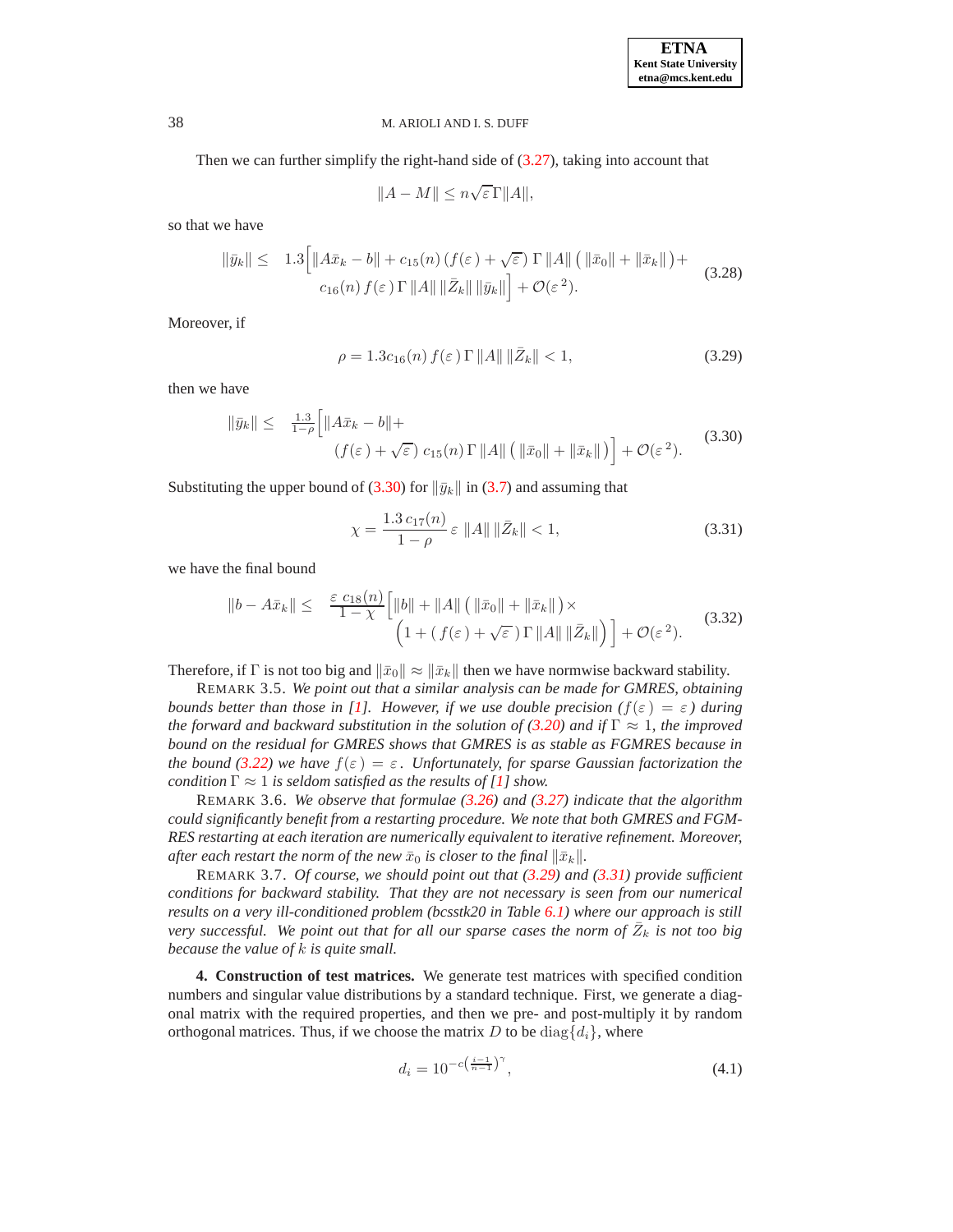then the singular values lie between 1 and  $10^{-c}$ , the condition number is  $10^{c}$ , and the singular value distribution is skewed by altering  $\gamma$ :  $\gamma = 1$  gives a log-linear uniform distribution,  $\gamma > 1$  gives a distribution skewed toward one, and  $\gamma < 1$  gives a distribution skewed toward 10<sup>-c</sup>. We then use MATLAB in a standard fashion to generate random orthogonal matrices  $H$  and  $V$  and run our factorization and solution algorithms on the matrix

<span id="page-8-1"></span>
$$
A = HDV. \t(4.2)
$$

<span id="page-8-0"></span>

| Prob. # | Total/Inner it | R.R.      | $  A\bar{Z}_{\hat{k}}  $ | $ y_{\hat{k}} $ |
|---------|----------------|-----------|--------------------------|-----------------|
| 1       | 14/14          | $9.6e-17$ | $1.5e+00$                | $2.0e + 01$     |
| 2       | 13/13          | $1.0e-16$ | $1.5e+00$                | $1.8e + 01$     |
| 3       | 14/14          | 4.8e-17   | $1.7e+00$                | $2.0e+01$       |
| 4       | 14/14          | $1.3e-16$ | $1.5e+00$                | $2.2e+01$       |
| 5       | 14/14          | $9.0e-17$ | $1.7e+00$                | $1.9e + 01$     |
| 6       | 14/14          | $9.7e-17$ | $1.6e + 00$              | $2.2e+01$       |
| 7       | 14/14          | 6.7e-17   | $1.6e + 00$              | $2.0e+01$       |
| 8       | 13/13          | $7.3e-17$ | $1.5e+00$                | $1.9e + 01$     |
| 9       | 13/13          | 5.7e-17   | $1.4e+00$                | $1.8e + 01$     |
| 10      | 13/13          | $1.1e-16$ | $1.4e + 00$              | $1.9e + 01$     |
|         |                |           |                          |                 |

TABLE 5.1

<span id="page-8-2"></span>*Random dense matrices.*  $n = 200$ ,  $c = 8.2$ ,  $\gamma = 0.5$ , and backward and forward substitutions in single precision.

| Prob. # | Total/Inner it | R.R.      | $AZ_{\hat{k}}$ | $ y_{\hat{k}} $ |
|---------|----------------|-----------|----------------|-----------------|
| 1       | 14/14          | $8.3e-17$ | $1.5e+00$      | $2.0e+01$       |
| 2       | 13/13          | $1.0e-16$ | $1.5e+00$      | $1.8e + 01$     |
| 3       | 12/12          | $1.5e-16$ | $1.6e + 00$    | $1.9e + 01$     |
| 4       | 13/13          | $1.2e-16$ | $1.5e+00$      | $2.1e+01$       |
| 5       | 14/14          | $7.2e-17$ | $1.5e+00$      | $1.9e + 01$     |
| 6       | 14/14          | $1.1e-16$ | $1.5e+00$      | $2.0e+01$       |
| 7       | 14/14          | 4.8e-17   | $1.6e + 00$    | $2.0e+01$       |
| 8       | 13/13          | 8.8e-17   | $1.5e+00$      | $1.9e + 01$     |
| 9       | 13/13          | $6.0e-17$ | $1.4e+00$      | $1.8e + 01$     |
| 10      | 13/13          | $9.1e-17$ | $1.3e+00$      | $1.8e + 01$     |
|         |                |           |                |                 |

TABLE 5.2

<span id="page-8-3"></span>*Random dense matrices.* n = 200*,* c = 8.2*,* γ = 0.5*, and backward and forward substitutions in double precision.*

**5. Experimental results.** In this section we report on our experiments on dense unsymmetric matrices generated as described in Section [4.](#page-7-0) We conduct these experiments using MATLAB. We perform the single-precision factorization using SGETRF from LAPACK. More precisely, given the randomly generated matrix  $\hat{A}$  as in equation [\(4.2\)](#page-8-1), we use the MAT-LAB command

$$
[L,U] = lu(single(A))
$$

in order to generate the single-precision factors  $L$  and  $U$ . As mentioned in Section [1,](#page-0-1) we will use this single-precision factorization as a preconditioner for Richardson's method (that is iterative refinement) or FGMRES.

We present two variants of the preconditioning:

- 1. the vector  $\bar{z}_k$  is computed using the forward and backward substitution algorithm in single precision on the single-precision conversion of vector  $\bar{v}_k$ ,
- 2. the vector  $\bar{z}_k$  is computed using the forward and backward substitution algorithm in double precision on  $\bar{v}_k$  after we converted the factors L and U to double precision.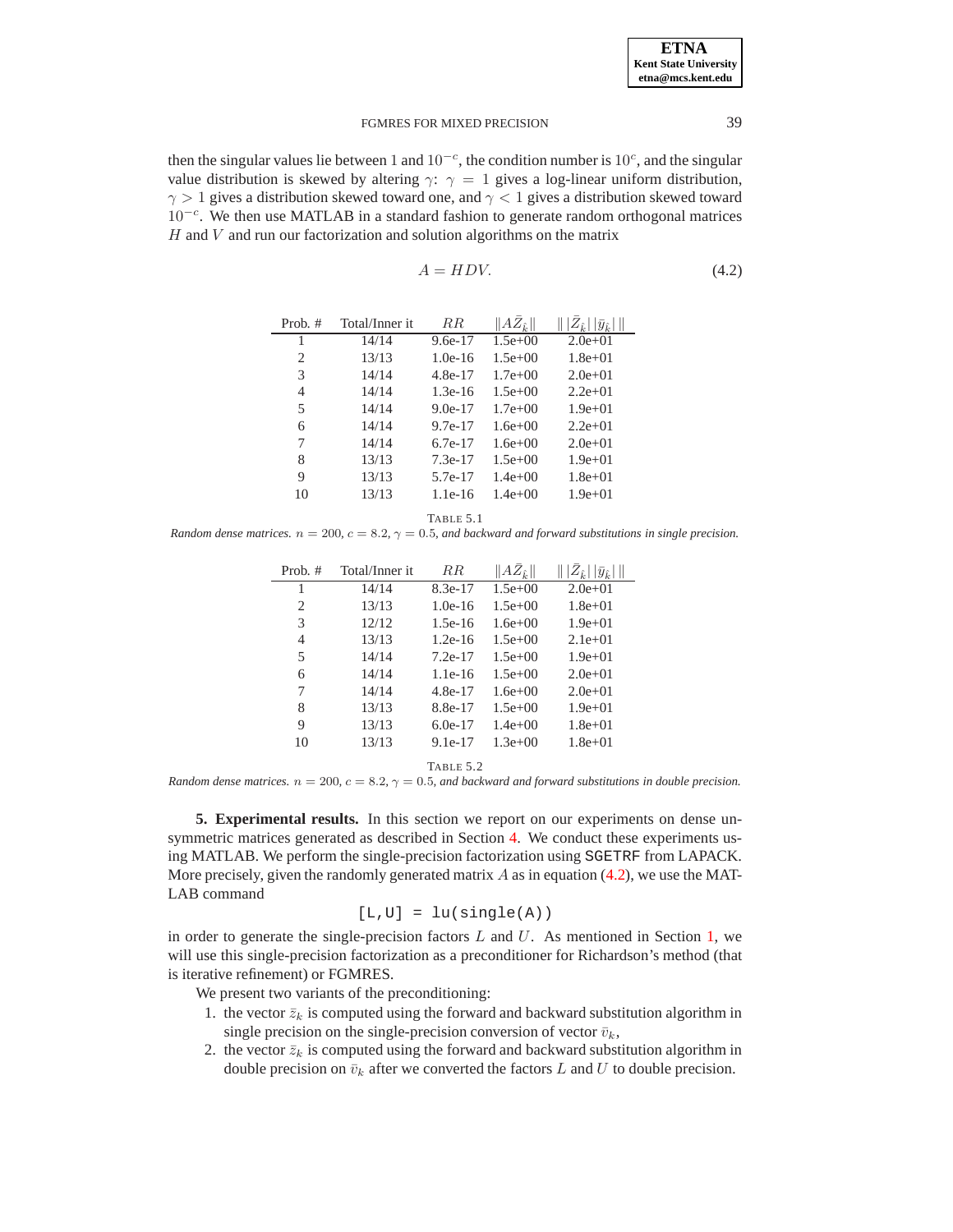| Prob. #        | Total/Inner it | $_{RR}$   | $  AZ_{\hat{k}}  $ | $\   Z_{\hat k} \,  \bar y_{\hat k} \, \ $ |
|----------------|----------------|-----------|--------------------|--------------------------------------------|
| 1              | 26/26          | $2.5e-16$ | $7.4e+00$          | $1.9e+02$                                  |
| 2              | 27/27          | $6.6e-16$ | $4.2e+00$          | $4.7e+02$                                  |
| 3              | 25/25          | $1.7e-16$ | $3.3e+00$          | $5.9e + 01$                                |
| 4              | 52/52          | $3.9e-15$ | $4.6e+01$          | $3.0e + 0.3$                               |
|                | 88/36          | $1.1e-16$ | $4.6e+01$          | $6.0e-04$                                  |
| $\overline{5}$ | 24/24          | $1.3e-16$ | $2.0e+0.0$         | $3.8e + 01$                                |
| 6              | 31/31          | $2.5e-16$ | $8.8e+00$          | $1.7e+02$                                  |
| 7              | 24/24          | $2.0e-16$ | $3.5e+00$          | $1.2e+02$                                  |
| 8              | 24/24          | $1.8e-16$ | $2.7e+00$          | $8.8e+01$                                  |
| 9              | 26/26          | $2.7e-16$ | $3.2e+00$          | $1.5e+02$                                  |
| 10             | 44/44          | $5.7e-16$ | $1.9e + 01$        | $5.9e + 02$                                |

TABLE 5.3

<span id="page-9-0"></span>*Random dense matrices.*  $n = 200$ ,  $c = 8.2$ ,  $\gamma = 1$ , and backward and forward substitutions in single precision.

| Prob. # | Total/Inner it | $_{RR}$   | $  A\bar{Z}_{\hat{k}}  $ | $\   Z_{\hat k} \,  \bar y_{\hat k} \, \ $ |
|---------|----------------|-----------|--------------------------|--------------------------------------------|
| 1       | 20/20          | $1.7e-16$ | $8.0e+0.0$               | $7.3e+01$                                  |
| 2       | 20/20          | $2.0e-16$ | $3.9e+00$                | $5.9e + 01$                                |
| 3       | 20/20          | $2.7e-16$ | $3.5e+00$                | $4.0e+01$                                  |
| 4       | 20/20          | $1.1e-15$ | $4.5e+01$                | $4.7e+02$                                  |
|         | 25/5           | $1.5e-16$ | $4.8e+01$                | $1.5e-0.5$                                 |
| 5       | 20/20          | $2.6e-16$ | $2.2e+00$                | $2.8e+01$                                  |
| 6       | 20/20          | $1.9e-16$ | $1.1e+01$                | $8.4e+01$                                  |
| 7       | 20/20          | $2.0e-16$ | $3.9e + 00$              | $6.9e+01$                                  |
| 8       | 20/20          | $6.2e-16$ | $3.0e + 00$              | $5.8e+01$                                  |
| 9       | 20/20          | $3.2e-16$ | $3.5e+00$                | $3.6e + 01$                                |
| 10      | 20/20          | $4.0e-16$ | $2.0e+01$                | $1.6e+02$                                  |
|         |                | TABLE 5.4 |                          |                                            |

<span id="page-9-1"></span>*Random dense matrices.*  $n = 200$ ,  $c = 8.2$ ,  $\gamma = 1$ , and backward and forward substitutions in double precision.

Note that all other computations are in double precision. The second case has the disadvantage of using more memory but makes the algorithm more robust. Moreover, even if the number of restarts increases, the total number of iterations decreases significantly in some examples. Note that our problems are essentially singular in single precision (we take  $c$  in equation  $(4.1)$  to be 8.2), so we should not be surprised if sometimes many iterations are required for full convergence to a scaled residual (backward error) at double-precision accuracy.

In all the tables, the second column reports the total number of iterations and the number of iterations after the last restart (Total/Inner). These numbers are of course the same if no restarting is required. Our restart algorithm is automatic. We stop when the Arnoldi residual is at machine precision and restart only if the actual residual is not. Finally, in all the tables we denote by  $RR$  the value

$$
RR = \frac{\|b - A\bar{x}_{\hat{k}}\|}{(\|A\| \|\bar{x}_{\hat{k}}\| + \|b\|)}.
$$

In Tables  $5.1-5.6$ , we show the numerical results for  $\overline{A}$  of dimension 200. We point out that for values of  $\gamma$  in [\(4.1\)](#page-7-4) less than 1, both variants of FGMRES (see Tables [5.1](#page-8-2) and [5.2\)](#page-8-3) converge rapidly even for a condition number greater than  $10^8$ . Note that the bounding quantities of equation [\(3.7\)](#page-4-0) that are shown in columns 4 and 5 are very reasonable. For the case  $\gamma = 0.5$ , the iterative refinement algorithm also usually converges, though in somewhat more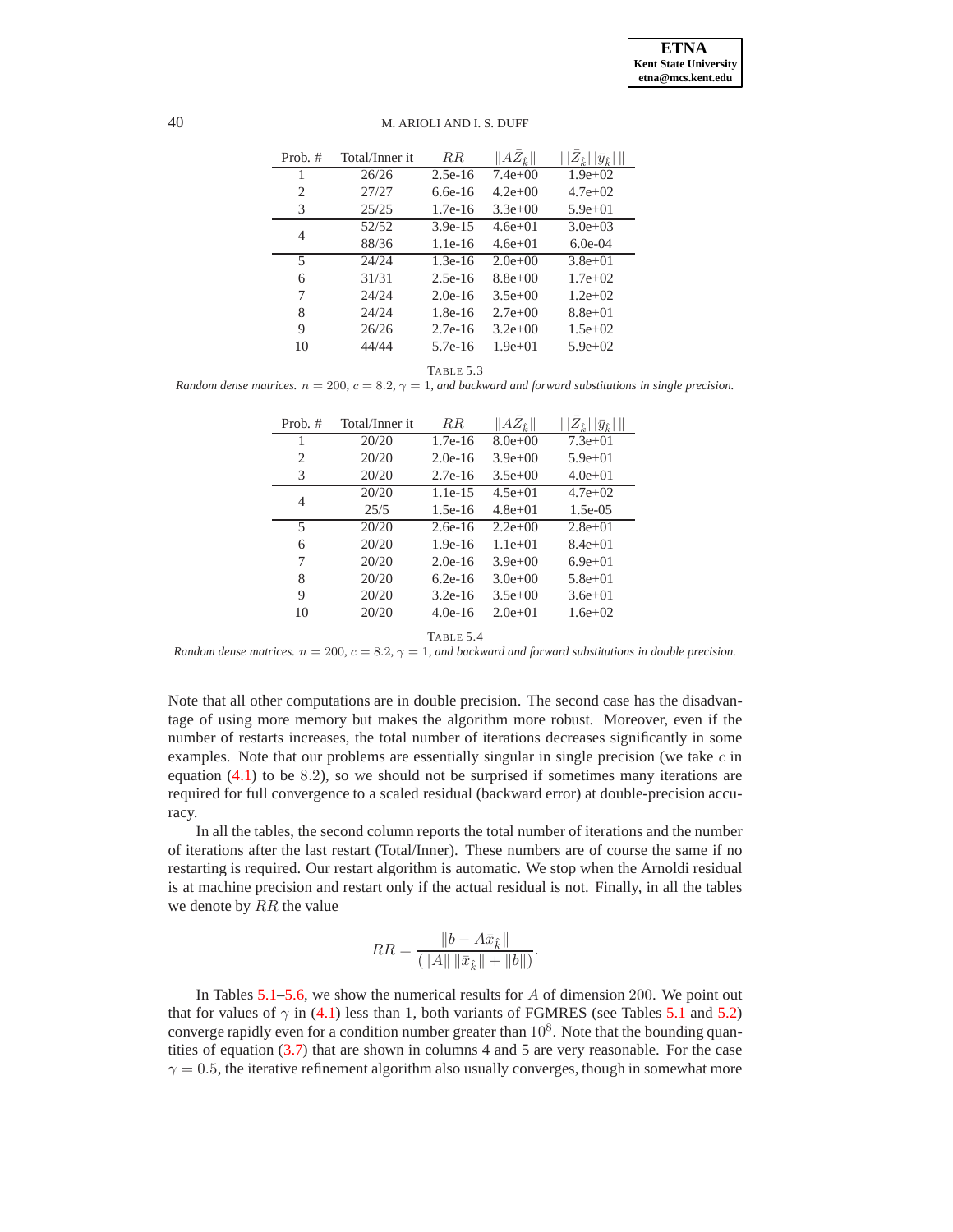| 200/200<br>$3.6e-09$<br>$3.5e+09$<br>$2.2e+01$<br>1<br>247/47<br>$2.0e-16$<br>$2.3e+01$<br>$3.4e + 01$<br>200/200<br>$2.0e-09$<br>$4.9e+01$<br>$2.1e+09$<br>$\overline{2}$<br>256/56<br>$2.0e-16$<br>$8.5e+00$<br>$4.9e+01$<br>8.7e-13<br>$8.8e + 02$<br>131/131<br>$9.4e + 0.5$<br>3<br>253/122<br>$9.1e+02$<br>$2.0e-16$<br>$9.4e-01$<br>$7.8e-15$<br>$1.1e+01$<br>58/58<br>$3.6e + 03$<br>$\overline{4}$<br>89/31<br>$1.8e-16$<br>$1.2e + 01$<br>$3.2e-0.5$<br>108/108<br>$4.2e-14$<br>$1.2e+02$<br>$3.8e + 04$<br>5<br>195/87<br>$1.7e-16$<br>$1.1e+02$<br>$9.2e-02$<br>200/200<br>$3.6e-09$<br>$2.3e+0.2$<br>$4.3e+09$<br>6<br>299/99<br>$2.0e-16$<br>$2.3e+0.2$<br>$7.9e + 01$<br>200/200<br>$3.3e+03$<br>$6.9e + 08$<br>$4.9e-10$<br>7<br>338/138<br>$7.2e-16$<br>$3.2e+03$<br>$6.5e+02$<br>$1.4e-14$<br>$2.8e + 01$<br>$1.0e + 04$<br>78/78<br>8<br>128/50<br>$2.0e-16$<br>$3.0e + 01$<br>$6.5e-04$<br>$2.7e-15$<br>$1.9e + 01$<br>$2.3e+03$<br>79/79<br>9<br>117/38<br>$2.0e-16$<br>$2.0e + 01$<br>$9.3e-0.5$<br>$1.4e-15$<br>48/48<br>$7.6e + 00$<br>$6.9e + 02$<br>10<br>75/27<br>$2.0e-16$<br>$7.9e+00$<br>5.3e-06 | Prob. # | Total/Inner it | $_{RR}$ | $  A\bar{Z}_{\hat{k}}  $ | $\ \,  \bar{Z}_{\hat{k}} \,  \bar{y}_{\hat{k}} \, \ $ |
|--------------------------------------------------------------------------------------------------------------------------------------------------------------------------------------------------------------------------------------------------------------------------------------------------------------------------------------------------------------------------------------------------------------------------------------------------------------------------------------------------------------------------------------------------------------------------------------------------------------------------------------------------------------------------------------------------------------------------------------------------------------------------------------------------------------------------------------------------------------------------------------------------------------------------------------------------------------------------------------------------------------------------------------------------------------------------------------------------------------------------------|---------|----------------|---------|--------------------------|-------------------------------------------------------|
|                                                                                                                                                                                                                                                                                                                                                                                                                                                                                                                                                                                                                                                                                                                                                                                                                                                                                                                                                                                                                                                                                                                                |         |                |         |                          |                                                       |
|                                                                                                                                                                                                                                                                                                                                                                                                                                                                                                                                                                                                                                                                                                                                                                                                                                                                                                                                                                                                                                                                                                                                |         |                |         |                          |                                                       |
|                                                                                                                                                                                                                                                                                                                                                                                                                                                                                                                                                                                                                                                                                                                                                                                                                                                                                                                                                                                                                                                                                                                                |         |                |         |                          |                                                       |
|                                                                                                                                                                                                                                                                                                                                                                                                                                                                                                                                                                                                                                                                                                                                                                                                                                                                                                                                                                                                                                                                                                                                |         |                |         |                          |                                                       |
|                                                                                                                                                                                                                                                                                                                                                                                                                                                                                                                                                                                                                                                                                                                                                                                                                                                                                                                                                                                                                                                                                                                                |         |                |         |                          |                                                       |
|                                                                                                                                                                                                                                                                                                                                                                                                                                                                                                                                                                                                                                                                                                                                                                                                                                                                                                                                                                                                                                                                                                                                |         |                |         |                          |                                                       |
|                                                                                                                                                                                                                                                                                                                                                                                                                                                                                                                                                                                                                                                                                                                                                                                                                                                                                                                                                                                                                                                                                                                                |         |                |         |                          |                                                       |
|                                                                                                                                                                                                                                                                                                                                                                                                                                                                                                                                                                                                                                                                                                                                                                                                                                                                                                                                                                                                                                                                                                                                |         |                |         |                          |                                                       |
|                                                                                                                                                                                                                                                                                                                                                                                                                                                                                                                                                                                                                                                                                                                                                                                                                                                                                                                                                                                                                                                                                                                                |         |                |         |                          |                                                       |
|                                                                                                                                                                                                                                                                                                                                                                                                                                                                                                                                                                                                                                                                                                                                                                                                                                                                                                                                                                                                                                                                                                                                |         |                |         |                          |                                                       |
|                                                                                                                                                                                                                                                                                                                                                                                                                                                                                                                                                                                                                                                                                                                                                                                                                                                                                                                                                                                                                                                                                                                                |         |                |         |                          |                                                       |
|                                                                                                                                                                                                                                                                                                                                                                                                                                                                                                                                                                                                                                                                                                                                                                                                                                                                                                                                                                                                                                                                                                                                |         |                |         |                          |                                                       |
|                                                                                                                                                                                                                                                                                                                                                                                                                                                                                                                                                                                                                                                                                                                                                                                                                                                                                                                                                                                                                                                                                                                                |         |                |         |                          |                                                       |
|                                                                                                                                                                                                                                                                                                                                                                                                                                                                                                                                                                                                                                                                                                                                                                                                                                                                                                                                                                                                                                                                                                                                |         |                |         |                          |                                                       |
|                                                                                                                                                                                                                                                                                                                                                                                                                                                                                                                                                                                                                                                                                                                                                                                                                                                                                                                                                                                                                                                                                                                                |         |                |         |                          |                                                       |
|                                                                                                                                                                                                                                                                                                                                                                                                                                                                                                                                                                                                                                                                                                                                                                                                                                                                                                                                                                                                                                                                                                                                |         |                |         |                          |                                                       |
|                                                                                                                                                                                                                                                                                                                                                                                                                                                                                                                                                                                                                                                                                                                                                                                                                                                                                                                                                                                                                                                                                                                                |         |                |         |                          |                                                       |
|                                                                                                                                                                                                                                                                                                                                                                                                                                                                                                                                                                                                                                                                                                                                                                                                                                                                                                                                                                                                                                                                                                                                |         |                |         |                          |                                                       |
|                                                                                                                                                                                                                                                                                                                                                                                                                                                                                                                                                                                                                                                                                                                                                                                                                                                                                                                                                                                                                                                                                                                                |         |                |         |                          |                                                       |
|                                                                                                                                                                                                                                                                                                                                                                                                                                                                                                                                                                                                                                                                                                                                                                                                                                                                                                                                                                                                                                                                                                                                |         |                |         |                          |                                                       |

TABLE 5.5

<span id="page-10-1"></span>*Random dense matrices.*  $n = 200$ ,  $c = 8.2$ ,  $\gamma = 2$ , and backward and forward substitutions in single precision.

| Prob. $#$    | Total/Inner it | $_{RR}$   | $  A\bar{Z}_{\hat{k}}  $ | $\ \,  \bar{Z}_{\hat{k}} \,  \bar{y}_{\hat{k}} \,\ $ |
|--------------|----------------|-----------|--------------------------|------------------------------------------------------|
|              | 20/20          | $9.1e-11$ | $6.1e+00$                | $3.1e+02$                                            |
| $\mathbf{1}$ | 40/20          | $1.8e-15$ | $6.4e + 00$              | $1.5e-01$                                            |
|              | 56/16          | $2.1e-16$ | $6.1e+00$                | 5.7e-06                                              |
| 2            | 20/20          | $2.5e-11$ | $1.4e+01$                | $7.9e+02$                                            |
|              | 40/20          | $9.5e-16$ | $1.4e + 01$              | $9.5e-02$                                            |
| 3            | 20/20          | 5.7e-11   | $8.2e + 02$              | $1.0e + 0.5$                                         |
|              | 40/20          | $2.3e-16$ | $7.2e + 02$              | $2.1e+01$                                            |
| 4            | 20/20          | $4.7e-12$ | $1.4e + 01$              | $1.9e + 02$                                          |
|              | 39/19          | $2.0e-16$ | $1.2e + 01$              | 1.8e-02                                              |
| 5            | 20/20          | $2.0e-11$ | $1.2e + 02$              | $1.3e+03$                                            |
|              | 40/20          | $2.2e-16$ | $1.2e + 02$              | 3.9e-01                                              |
|              | 20/20          | $4.2e-10$ | $7.0e + 01$              | $1.4e + 04$                                          |
| 6            | 40/20          | $8.0e-15$ | $7.2e + 01$              | $1.6e + 01$                                          |
|              | 56/16          | $2.2e-16$ | $6.7e + 01$              | $1.3e-04$                                            |
| 7            | 20/20          | $1.1e-12$ | $8.8e+02$                | $1.3e + 04$                                          |
|              | 38/18          | $1.9e-16$ | $9.1e+02$                | 1.7e-01                                              |
| 8            | 20/20          | $6.1e-12$ | $3.1e + 01$              | $1.1e+03$                                            |
|              | 40/20          | $2.0e-16$ | $2.9e + 01$              | 5.3e-02                                              |
| 9            | 20/20          | $4.4e-12$ | $1.9e + 01$              | $5.5e+02$                                            |
|              | 39/19          | $2.0e-16$ | $2.1e+01$                | 5.4e-02                                              |
| 10           | 20/20          | $5.5e-13$ | $9.6e + 00$              | $1.7e + 02$                                          |
|              | 36/16          | $2.1e-16$ | $1.0e + 01$              | $2.6e-03$                                            |
|              |                |           |                          |                                                      |

#### TABLE 5.6

<span id="page-10-0"></span>*Random dense matrices.*  $n = 200$ ,  $c = 8.2$ ,  $\gamma = 2$ , and backward and forward substitutions in double precision.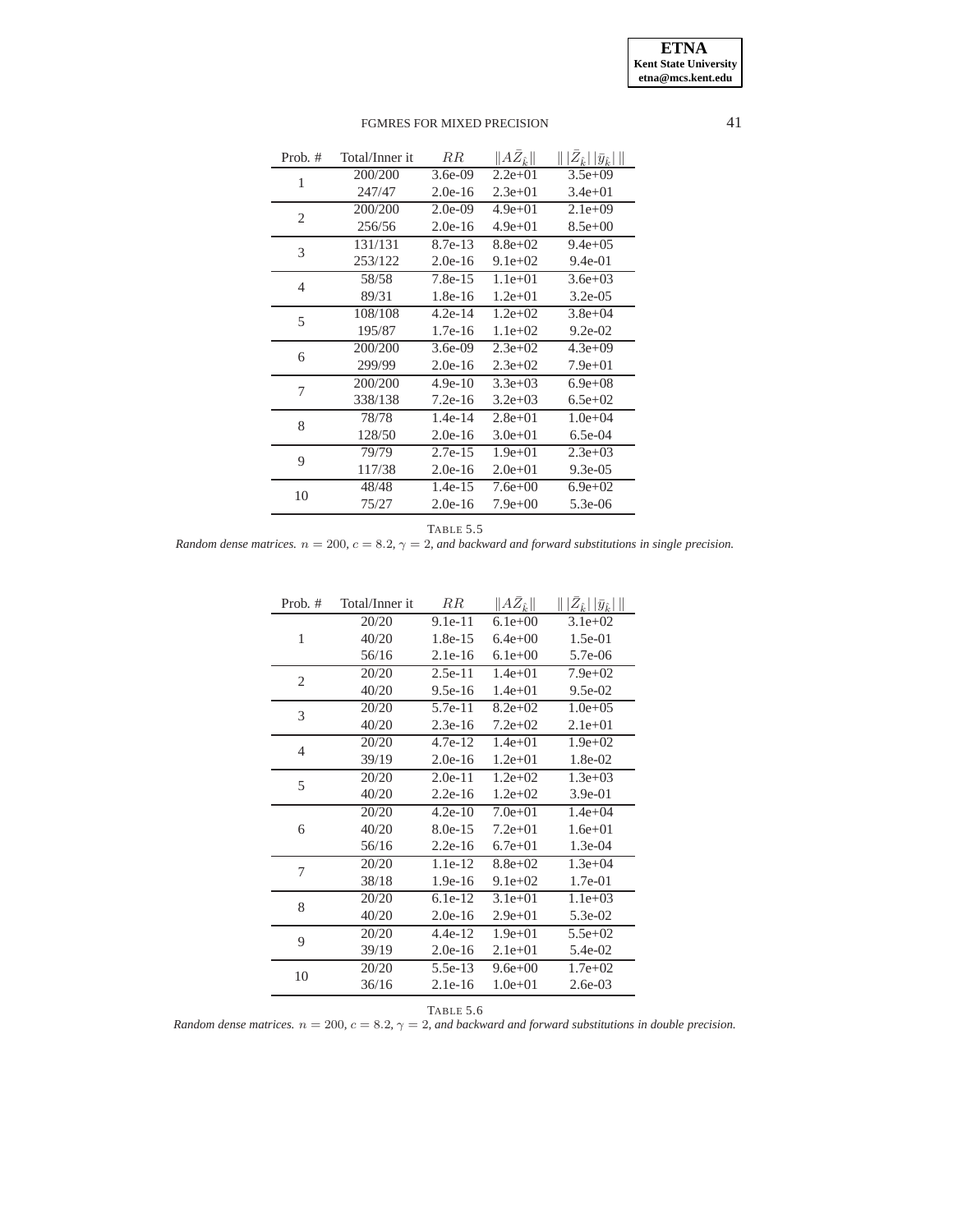iterations. For  $\gamma = 1$ , however, iterative refinement either does not converge or converges very slowly. We see in Tables [5.3](#page-9-0) and [5.4](#page-9-1) that both FGMRES variants converge and, although the bounding quantities are larger than in Tables [5.1](#page-8-2) and [5.2,](#page-8-3) they are still reasonable, except for the fourth problem. Here we need to restart to get convergence to full precision. In the last case, when  $\gamma = 2$ , the behavior of all our algorithms deteriorates, and both FGMRES variants restart after we detect a small residual for the least-squares internal problem but the computed residual  $||b - A\bar{x}_k|| > \varepsilon$  ( $\bar{x}_k$  is the computed solution). However, both variants converge after a few restarts (see Tables [5.5](#page-10-1) and [5.6\)](#page-10-0). Again, on convergence, the bounding quantities are reasonable.

We also tested our algorithm for  $A$  of dimension 400. The increased dimensionality of the matrix and the log-linear uniform distribution of the eigenvalues that causes a greater clustering near 10<sup>-c</sup> exacerbates some of the behavior observed for the lower dimensional case. Although the  $\gamma = 0.5$  distribution still works well (also for iterative refinement), the algorithms require more iterations (and restarts) as  $\gamma$  increases, although we eventually converge to double-precision machine precision.

We also computed the value of  $\|\bar{Z}_k\|$ , as this appeared in our bounds derived in [\[1\]](#page-12-4). We found that, although  $\|\bar{Z}_k\|$  had a similar value to  $\|\bar{Z}_k\| \|\bar{y}_k\|$  for the first few iterations, it rapidly became much larger and was typically  $10^7$  times larger than  $\| | \bar{Z}_k | |\bar{y}_k | \|$  for large values of  $k (k > 30)$ .

<span id="page-11-0"></span>**6. Extension to sparse systems.** We cannot extend the experimental results to sparse systems totally within MATLAB, since our version of MATLAB computes a sparse factorization only in double precision. We thus compute the factors separately in a Fortran program using a single-precision version of MA57 and then convert these to data structures that we can feed directly to MATLAB that performs the rest of the computation in double precision. We present the results for a selection of sparse problems in Table [6.1.](#page-12-9) For all these test matrices,  $\Gamma \gg 1$  because our factorization is in single precision and the condition numbers of the matrices are greater than  $\varepsilon^{-1/2}$ . Thus, the preconditioned matrix has a spectral radius close to 1 or greater than 1. This explains why iterative refinement converges very slowly if at all.

Although our main intention in this paper is to investigate the numerical feasibility of using mixed arithmetic, we show in Figure [6.1](#page-13-7) a summary of results obtained by our colleagues Jonathan Hogg and Jennifer Scott who have developed an HSL code HSL MA79 that is based on the theory established in this paper. In the figure, we see for a subset of the Test 1 set described in [\[10\]](#page-13-1) that, for problems that are reasonably large (in terms of double-precision factorization time), the mixed arithmetic approach is typically 1.5 times faster than using double precision and, of course, requires less storage. We refer the reader to [\[10\]](#page-13-1) for further numerical results.

<span id="page-11-1"></span>**7. Conclusions.** We have established both by theory and by experiments that solutions with a backward error at the double-precision level can be obtained when using a singleprecision factorization that is used as a preconditioner for FGMRES. We have also found that iterative refinement often does not work in such cases. This implies that we can take advantage of the faster speed of single-precision arithmetic on machines where speed or storage considerations give advantages for this mode of working. We have illustrated that this applies to sparse matrix factorizations as well as in the dense case.

Furthermore, all our analysis would be equally valid if extended-precision accuracy was required from a double-precision factorization. In this case, the penalties of using extended precision, normally implemented in software, are very significant.

Finally, in [\[11,](#page-13-8) [12\]](#page-13-9) an error analysis of other Krylov based algorithms without preconditioning is presented in detail. However, the theoretical results suggest that the ORTHOMIN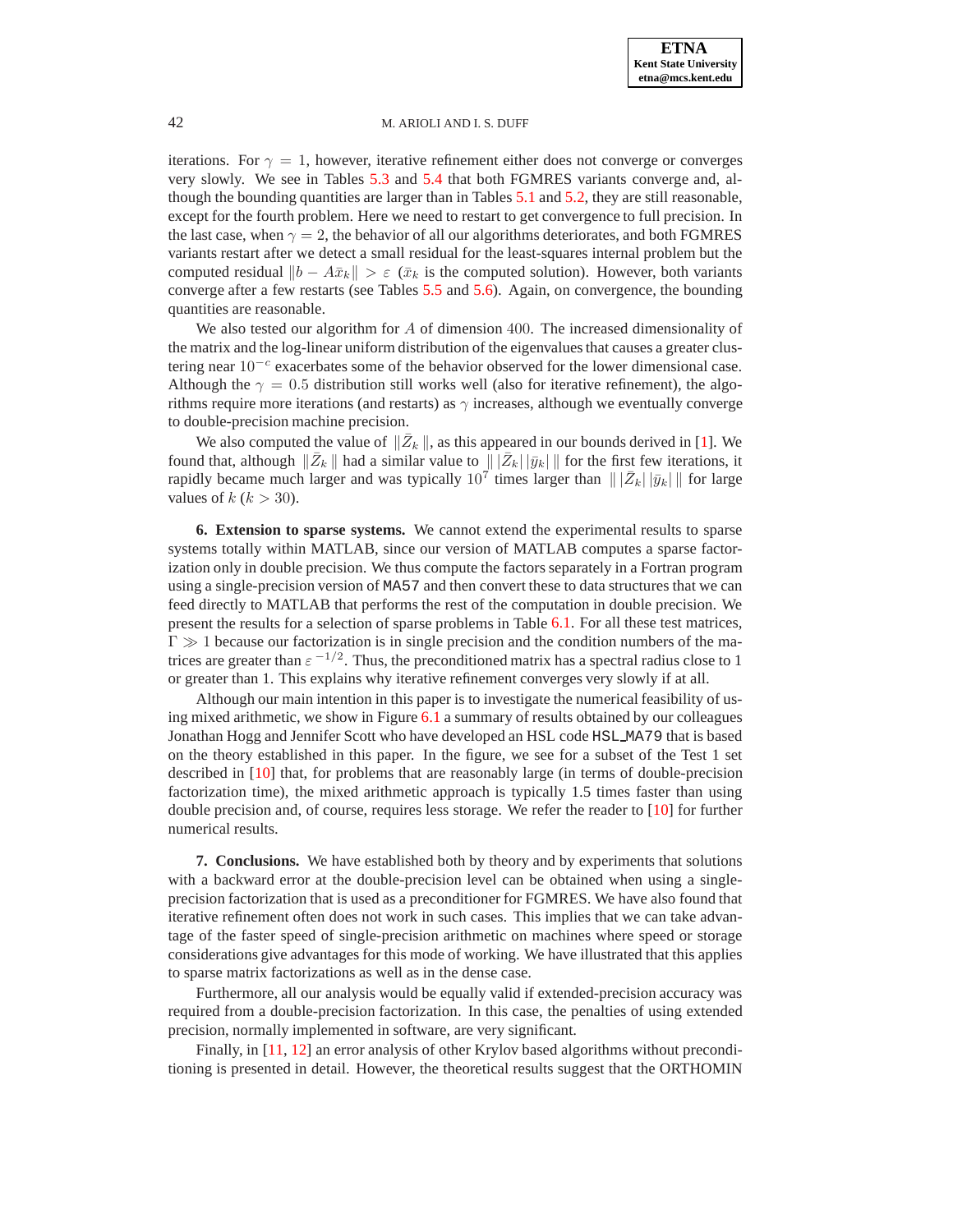|                                                                 | Iterative refinement |           | <b>FGMRES</b> |           |                          |                                         |
|-----------------------------------------------------------------|----------------------|-----------|---------------|-----------|--------------------------|-----------------------------------------|
| Matrix                                                          | Total it             | $_{RR}$   | Total / inner | RR        | $  A\bar{Z}_{\hat{k}}  $ | $   Z_{\hat{k}}  \bar{y}_{\hat{k}}    $ |
| bcsstk20                                                        |                      |           | 2/2           | 1.4e-11   | $1.7e+00$                | $4.6e + 02$                             |
| $n = 485$                                                       | 30                   | $2.1e-15$ | 4/2           | $3.4e-14$ | $1.6e + 00$              | 3.8e-01                                 |
| $\kappa(A) \approx 4 \times 10^{12}$                            |                      |           | 6/2           | $7.2e-17$ | $1.6e + 00$              | 5.6e-04                                 |
| bcsstm27                                                        |                      |           | 2/2           | $5.8e-11$ | $1.7e+00$                | $2.7e + 01$                             |
| $n = 1224$                                                      |                      |           | 4/2           | $1.8e-11$ | $6.3e-01$                | $1.3e+00$                               |
| $\kappa(A) \approx 5 \times 10^9$                               |                      |           | 6/2           | $6.0e-13$ | $2.0e+00$                | $7.6e-02$                               |
|                                                                 | 22                   | $1.6e-15$ | 8/2           | $1.5e-13$ | $1.7e + 00$              | $1.0e-02$                               |
|                                                                 |                      |           | 10/2          | $1.2e-14$ | $1.7e + 00$              | $1.9e-03$                               |
|                                                                 |                      |           | 12/2          | $2.6e-15$ | $1.8e + 00$              | $1.7e-04$                               |
|                                                                 |                      |           | 14/2          | $1.8e-16$ | $1.6e + 00$              | $4.3e-0.5$                              |
| s3rmq4m1                                                        |                      |           | 2/2           | $3.5e-11$ | $1.0e + 00$              | $8.6e + 01$                             |
| $n = 5489$                                                      | 16                   |           | 4/2           | $2.1e-13$ | $1.1e+00$                | $3.2e-01$                               |
| $\kappa(A) \approx 4 \times 10^9$                               |                      | $2.2e-15$ | 6/2           | $4.5e-15$ | $1.7e + 00$              | $6.4e-03$                               |
|                                                                 |                      |           | 8/2           | $1.1e-16$ | $1.6e + 00$              | $1.3e-04$                               |
| s3dkq4m2<br>$n = 90449$<br>$\kappa(A) \approx 7 \times 10^{10}$ | 53                   | $1.1e-10$ | 10/10         | $6.3e-17$ | $1.2e+00$                | $1.2e+03$                               |

<span id="page-12-9"></span>TABLE 6.1 *Results for sparse matrices.*

and GCR families of algorithms can be only conditionally stable even if in practice their behavior is quite satisfactory. Future work will involve numerical comparison between these methods and FGMRES.

**Acknowledgments.** We would like to thank the editor, Yousef Saad, and the anonymous referees for their valuable suggestions.

#### **REFERENCES**

- <span id="page-12-4"></span>[1] M. ARIOLI, I. S. DUFF, S. GRATTON, AND S. PRALET, *A note on GMRES preconditioned by a perturbed* LDL<sup>T</sup> *decomposition with static pivoting*, SIAM J. Sci. Comput., 29 (2007), pp. 2024–2044.
- <span id="page-12-8"></span>[2] M. ARIOLI, *Roundoff error analysis of orthogonal factorizations of upper Hessenberg rectangular matrices*, Technical Report RAL-TR-2008-004, Rutherford Appledon Laboratory, Oxfordshire, 2008.
- <span id="page-12-6"></span>[3] Å. BJÖRCK, AND C. C. PAIGE, *Loss and recapture of orthogonality in the modified Gram–Schmidt algorithm*, SIAM J. Matrix Anal. Appl., 13 (1992), pp. 176–190.
- <span id="page-12-0"></span>[4] A. BUTTARI, J. DONGARRA, J. LANGOU, J. LANGOU, P. LUSZCZEK, AND J. KURZAK, *Mixed precision iterative refinement techniques for the solution of dense linear systems*, Int. J. of High Performance Computing Applications, 21 (2007), pp. 457–466.
- <span id="page-12-2"></span>[5] A. BUTTARI, J. DONGARRA, J. KURZAK, P. LUSZCZEK, AND S. TOMOV, *Using mixed precision for sparse matrix computations to enhance the performance while achieving 64-bit accuracy*, ACM Trans. Math. Software, 34 (2008), pp. 17:1–17:22.
- <span id="page-12-3"></span>[6] I. S. DUFF, *MA57 – A code for the solution of sparse symmetric indefinite systems*, ACM Trans. Math. Software 30 (2004), pp. 118–144.
- <span id="page-12-1"></span>[7] K. O. GEDDES AND W. W. ZHENG, *Exploiting fast hardware floating point in high precision computation* in Proceedings of the 2003 International Symposium on Symbolic and Algebraic Computation. Philadelphia, PA, USA, 2003, pp. 111–118.
- <span id="page-12-7"></span>[8] L. GIRAUD AND J. LANGOU, *When modified Gram-Schmidt generates a well-conditioned set of vectors*, IMA J. Numer. Anal., 22 (2002), pp. 521–528.
- <span id="page-12-5"></span>[9] N. J. HIGHAM, *Accuracy and Stability of Numerical Algorithms*, 2nd edition, Society for Industrial and Applied Mathematics, Philadelphia, PA, USA, 2002.